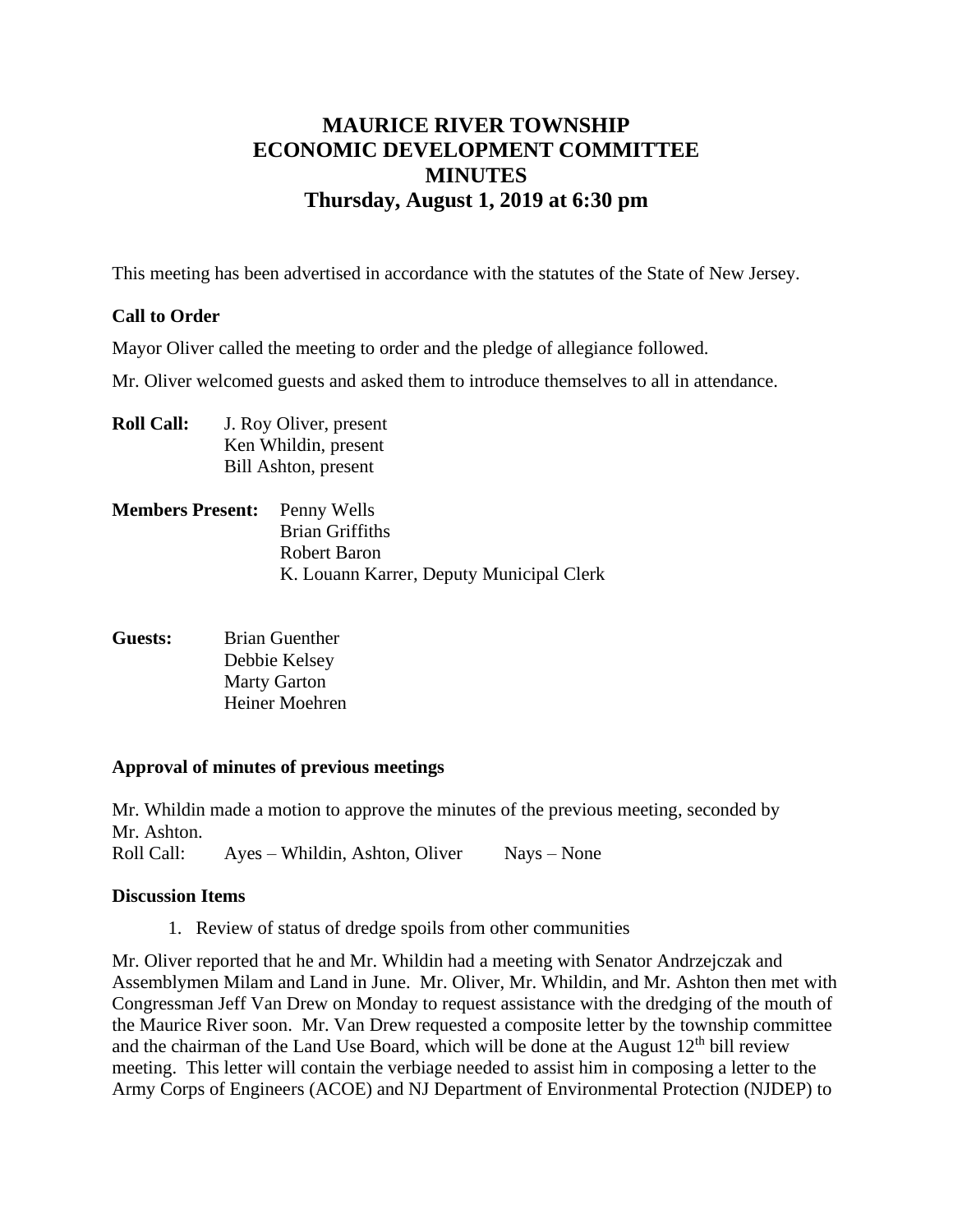get some needed action for the ship-building industries and marinas to allow deeper draft ships up the river. He said there was also discussion with the Congressman on Monday regarding the availability of dredge spoils from other municipalities.

Mr. Whildin gave a brief synopsis of the idea proposed to NJDEP by the township of obtaining materials from the shore communities that are being dredged from the shore lagoons and must be transported from the full containment areas for disposal. Since the township is in need of these materials, (deemed clean by NJDEP), it would benefit all involved for the township to receive these materials without cost from the shore municipalities, who are willing to pay for their disposal. These materials are needed for the Matts Landing area referred to as the Northwest Reach. The NJDEP, who owns the land, proposed the idea to the Department of Coastal Resiliency who has the \$100,000 needed for the plans necessary to move this concept forward.

Mr. Whildin said that all parties, at every level he has spoken with believe this to be a great idea. Mr. Whildin said he is confident this will move, but it will take some time.

Mr. Baron questioned why we could not receive the money from the communities willing to pay to get rid of the materials. Mr. Whildin explained that the NJDEP would be the eligible recipient if they chose to receive payment from the shore municipalities, since it is DEP's property. It is possible the township could request money, but at this point we are still in the "idea" stage.

Mrs. Baron also proposed using excess spoils to fill low-lying areas in the township. However it was pointed out these areas might be considered wetlands and filling the areas might not be permitted.

Mr. Ashton said he was encouraged regarding the dredging at the mouth. An email forwarded to him by Ben Stowman contained the latest report about dredging which is appealing to all parties since they will not need to move this material as it can be used at the Northwest Reach. This will save a huge cost for transporting and disposal. Mr. Ashton said that we need to get noticed and keep on top of the plans wherever we can get the help.

Mr. Oliver said that approximately 1.5 million dollars in transportation could be saved on the original cost for dredging project by keeping the materials.

Mr. Oliver stated the existing channel is approximately 7-8 feet deep. He said that in the meeting with Congressman Van Drew, they requested the channel be dredged to the maximum depth that would not trigger the necessity of another study. We need to be cautious to not invite another study, which could negatively impact the timing of the project.

Mr. Oliver reported that the owner of Boat World Marina, Phil Risko purchased the "Bacon Field" in the southern end of Leesburg and proposes to develop the 100 acre tract into a commercial shipbuilding and ship repair facility similar to what Yank Marine is doing in Dorchester. Mr. Risko will be appearing at the upcoming August Land Use Board meeting to layout his plans and concepts. Mr. Risko does a lot of work with the wind farms off of Atlantic City and ostensibly will be working on the wind farm supply boats and would like to see the river dredged to 18 feet. However, Mr. Oliver reiterated we would like the river to be dredged to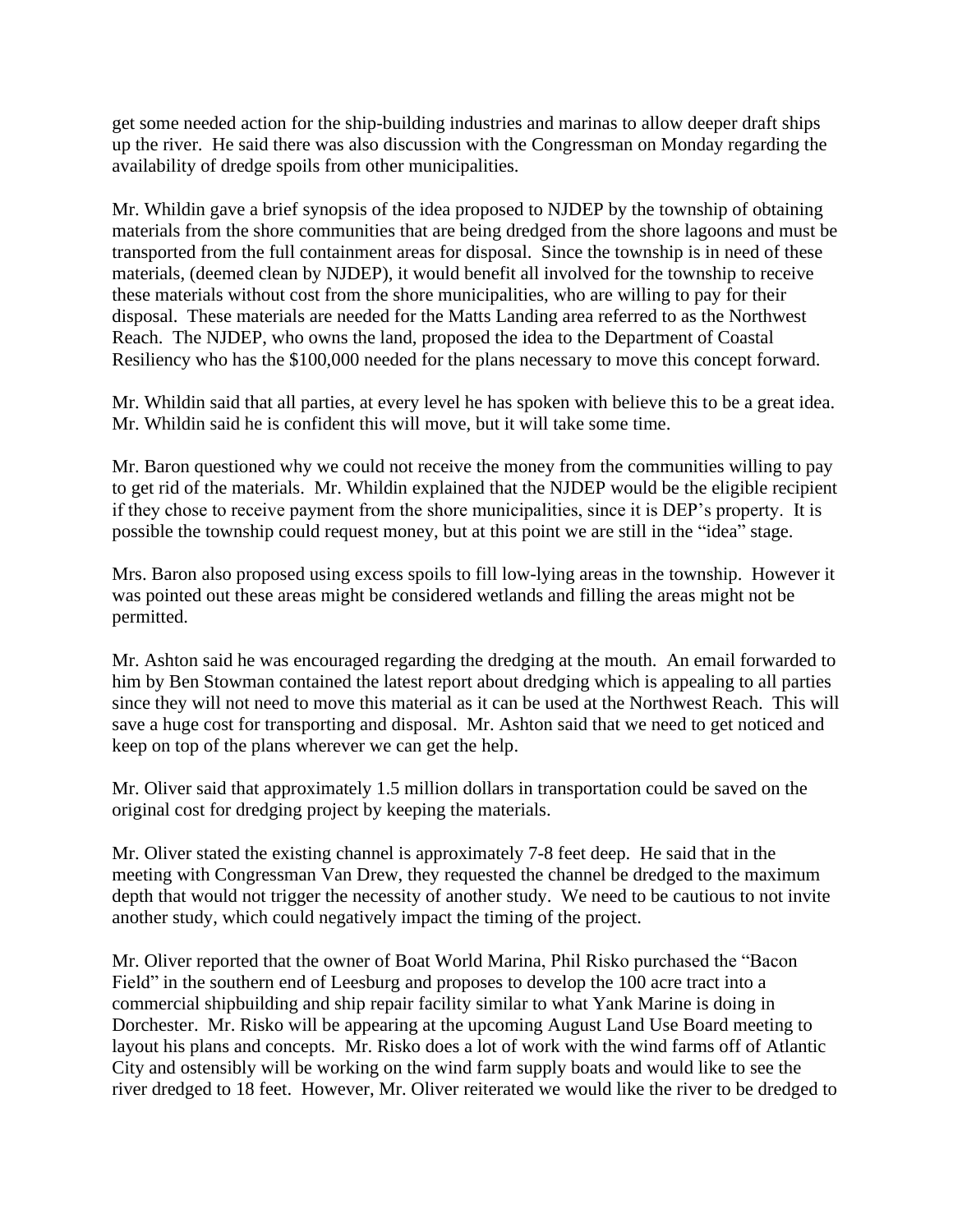the maximum depth without triggering another study. Mr. Oliver stated he would like to see 12- 13 feet but could not foresee anything deeper than that without it triggering additional studies.

Mr. Oliver invited the Economic Development Committee meeting attendees to attend the August Land Use Board meeting to hear Mr. Risko's proposition. Mr. Risko will be making a large investment into the township—purchasing a travel lift and equipment to start repairing boats. This will bring in jobs and tax revenue for the township. We wish to welcome him and do whatever we can to facilitate his venture.

Mr. Guenther asked if Mr. Risko's operations, and other businesses who benefit directly from the river might be asked to help with the cost factor for periodic maintenance dredging. Mr. Oliver said the maintenance of the channel falls under the ACOE, not the township. Mr. Whildin said it is considered a federal channel and that meetings with the ACOE revealed the necessity of maintenance dredging. They estimate between 5-7 years, the ACOE will need to come back. The initial dredging will be contracted, however the ACOE has small dredges they use to perform maintenance dredging, which saves on their costs.

Mr. Guenther asked what the estimated township costs were for the dredging and spoils. Mr. Whildin said that we have to pay nothing at this point, but we need to keep drawing attention to the township through these agencies to get the work done.

Mr. Whildin stated the engineer from the ACOE advised that this is a small dredging project and our ports are small. Maurice River revenues are only approximately \$100 million per year, compared to other rivers who gross that much each month. She advised the best way to position ourselves for getting this done is to have the plan ready and in place. Then when larger jobs come in under budget, they can funnel the excess funds into these smaller projects. This is to be our approach.

Mr. Ashton said that the ACOE is focusing on flood prevention in their mission statement for either 2019 or 2020. They wish to fix the problem with permanent structures and dredging materials/natural materials. The township needs both commerce and flood prevention and preservation. This fits their goals so we are in a position to benefit, but we are small and could be overlooked.

Mr. Whildin also said the American Littoral Society has received federal grant funding to do the Northwest Reach. Their project will consist of some hard structure on the river's edge to knock down the wave attenuation and containment. They also have funding for the Basket Flats area where the existing barge sits near the mouth of the river. Mr. Whildin stated that it is important to do most of these projects close to the same time, since they are intrinsically connected. The dredging of the river, Basket Flats and the Northwest Reach are all needed to provide stabilization of that part of the river. The American Littoral Society realizes the significance of the environmental and economic factor of these projects.

Mr. Griffiths asked if the ocean shore communities with the dredging spoils were pushing to have their materials transported here. Mr. Oliver stated that their repository areas are being filled. When they are full, other areas need to be sought for storage. The federal and state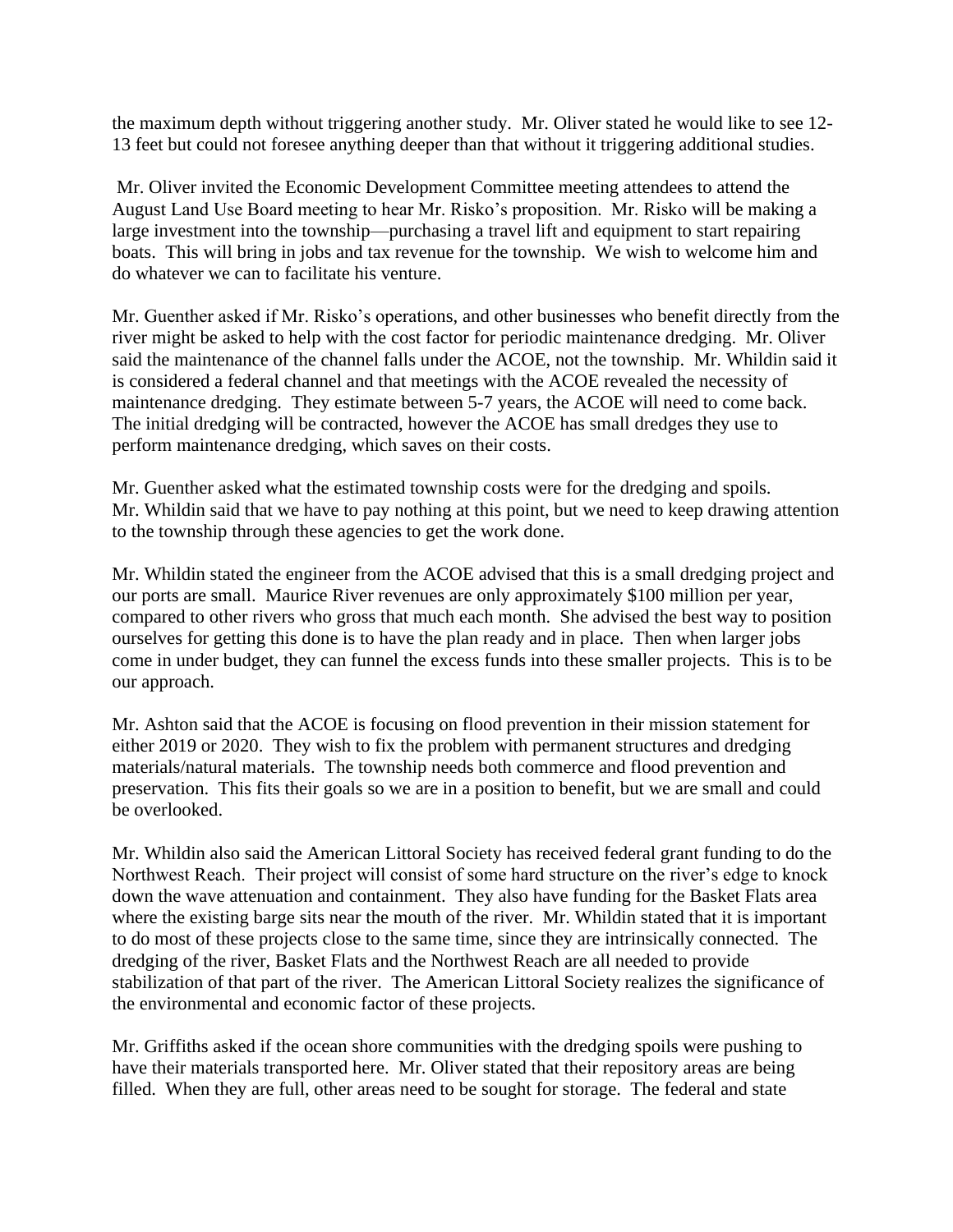governments are the agencies that gain and give approval for the movement of the materials. The city is only responsible for the transportation of the materials.

Ms. Wells wanted to revisit Mr. Guenther's idea about river businesses assisting with maintenance dredging as a contingency plan in the event the 5-7 year maintenance dredging is delayed.

Mr. Ashton said that the township could no longer accept "No" as an answer, and needed to stay on the radar. He spoke of the frustrations with time lines within the state based on a recent meeting with NJDOT relating to traffic issues in Millville. Mr. Ashton stated if economic survival was at stake, thought has to be given to ways of funding projects now.

Mr. Guenther asked about possible assistance from Congressmen and Senators. Mr. Whildin said Mr. Van Drew was in favor and Senator Milam also supported the plan and will assist us by making calls to keep it at the forefront.

2. Follow-up on NJDEP releasing the easement on the Sapello property

Mr. Oliver called everyone's attention to the township engineer's schematic drawing of the Sapello property with the proposal sent to NJDEP for approval.

Mr. Oliver gave a brief history of the Sapello property. He reported the Brownfields clean-up was nearly complete and it is now a viable piece of property. The township committee proposes moving the township's recycling operations from its current location to one acre on the Sapello site. This would make the current recycling site which is a 5-6 acre parcel, not located in the Pinelands, on Route 47, a prime location for another economic development opportunity. The Sapello tract, which is more than 5 acres, and adjacent to the school could also be the location of a regulation soccer field. The school currently cannot host intermural soccer events, since it does not have a regulation field. Another consideration for the Sapello parcel is alternative egress/access for buses during the summer traffic season. The plan provides bus access via Fox Street to Route 47 as opposed to Weatherby Road, which is heavily utilized by sand trucks.

Mr. Oliver said that based on emails, once the easement has been lifted, NJDEP was ok with the soccer fields with drainage basins, and ok with the Fox Street egress for buses. (And by using Fox Street, the township may apply for municipal aid for the DOT road improvements.) Mr. Oliver has requested a meeting with the liaison from NJDEP to get the easement lifted and proceed with the final plans for the Sapello Property.

Mr. Ashton said Ms. Carey was the liaison for the township. She emailed that the DEP was looking for the next step in this process for the township. All are hopeful that we are close to completing this process. Mr. Ashton said the township needed to set up a meeting with Green Acres, which was the next step to removing the easement.

3. Status of Bricksboro Bulkhead project

Mr. Oliver reported KG Marine came in \$16,000 under budget. They were in the process of installing 100 feet of fiberglass bulkhead behind the berm located between the swale in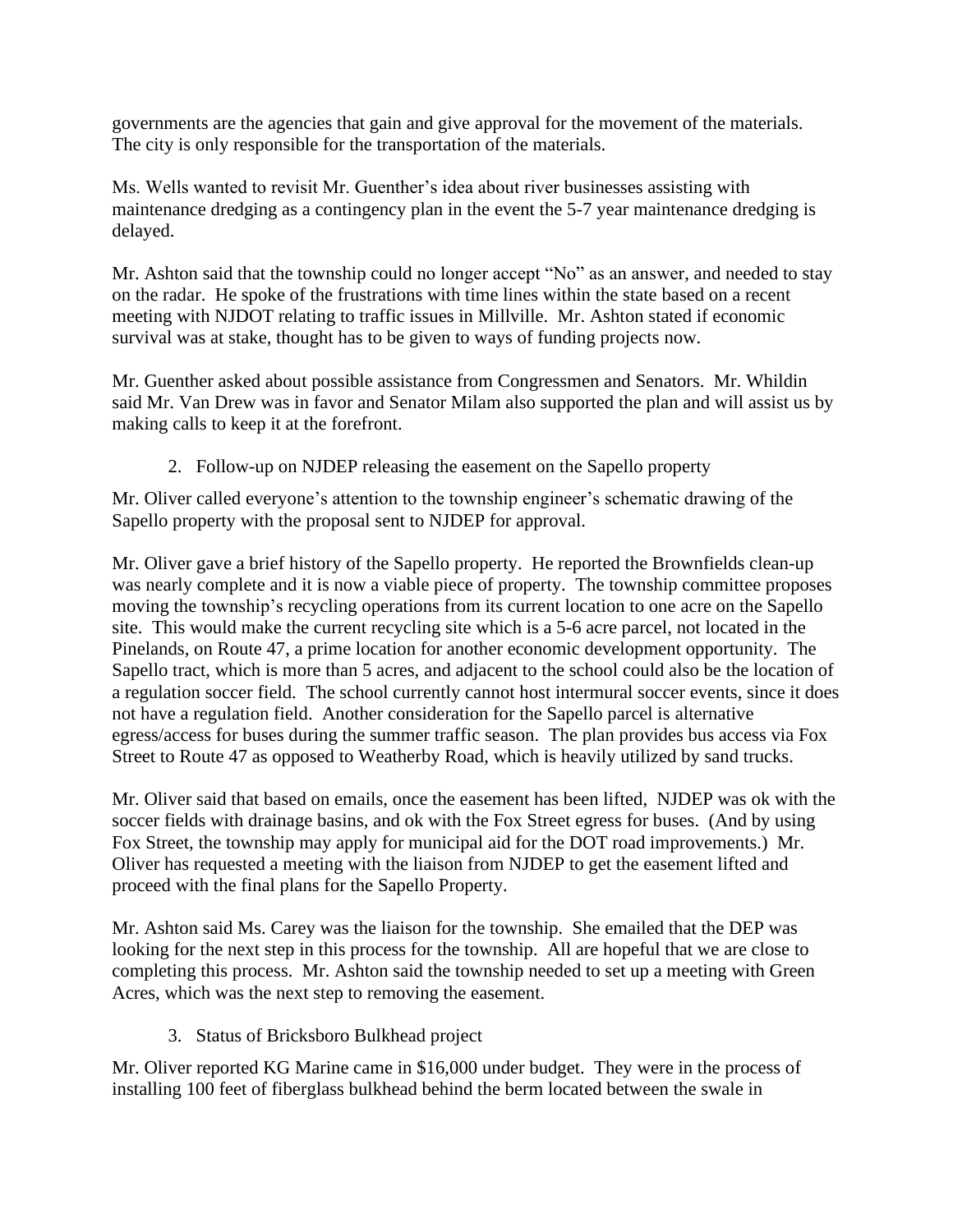Bricksboro and the river. This will help minimize the impact of predictable flooding for the Bricksboro area such as during Nor'easters and astronomical high tides. Two adjacent property owners were able to apply under the township's general permit to replace their bulkheads either side of the township's bulkhead at their own expense by the same contractor. The anticipated date of completion is late August and will provide in upwards of 400-450 feet of new bulkhead protection for the village of Bricksboro as a viable community in Maurice River Township.

Mr. Whildin said that he recently visited the job site and that the contractors were doing a good job which could be done sooner than the end of August.

Mr. Guenther questioned the possibility of elevated sea levels imposing a threat for the Route 47 corridor in the Bricksboro area as a coastal evacuation route for points south. He pointed out that perhaps this could underscore the importance of dredging at the mouth of the river as well.

Mr. Whildin explained that coastal evacuation was actually a significant point made on the application for this area.

Mr. Guenther also stated that Homeland Security could come into play. Mr. Oliver stated that Yank Marine actually works on US Coast Guard cutters. The depth of the channel determines the vessel size that can be serviced, however it is a good point. Mr. Baron mentioned his involvement with Homeland Security. Discussion ensued regarding evacuation numbers during hurricane season, the importance of mapping, concerns regarding the average rise in the river, etc.

4. Marina property negotiations

Mr. Oliver gave a brief history of the ongoing negotiations for obtaining the 5.7 acres of land from NJDEP where our marinas are located. Mr. Oliver said that the township offered to purchase the land from NJDEP with a reduced cost by trading two parcels of unusable land valued by the NJDEP at \$15,900. They were agreeable to this and the township passed a capital ordinance, for which the estoppel period has passed and the funding is available.

Mr. Whildin met with Dave Golden and the Deputy Attorney General (DAG) on July 17. He learned that the land was originally purchased with a federal grant back in the 1950's. The NJDEP must go through some procedure to consummate the deal. Due to changes in procedures, the DAG requested we contact her in a month to see if she has heard from the feds.

Mr. Oliver said that after the deal is made, the subdivision can make use of the existing easement program without the need for a formal subdivision through the land use board. The township will then sell these parcels to the marina owners at a nominal fee. This will give the marina owners title to develop the land and to get their marinas operational without fear of DEP easement interference.

#### 5. Dollar General update

Mr. Whildin reported the a representative from Dollar General reached out to the Construction Office on Tuesday (7/30) to advise they were in the process of selecting a contractor. There are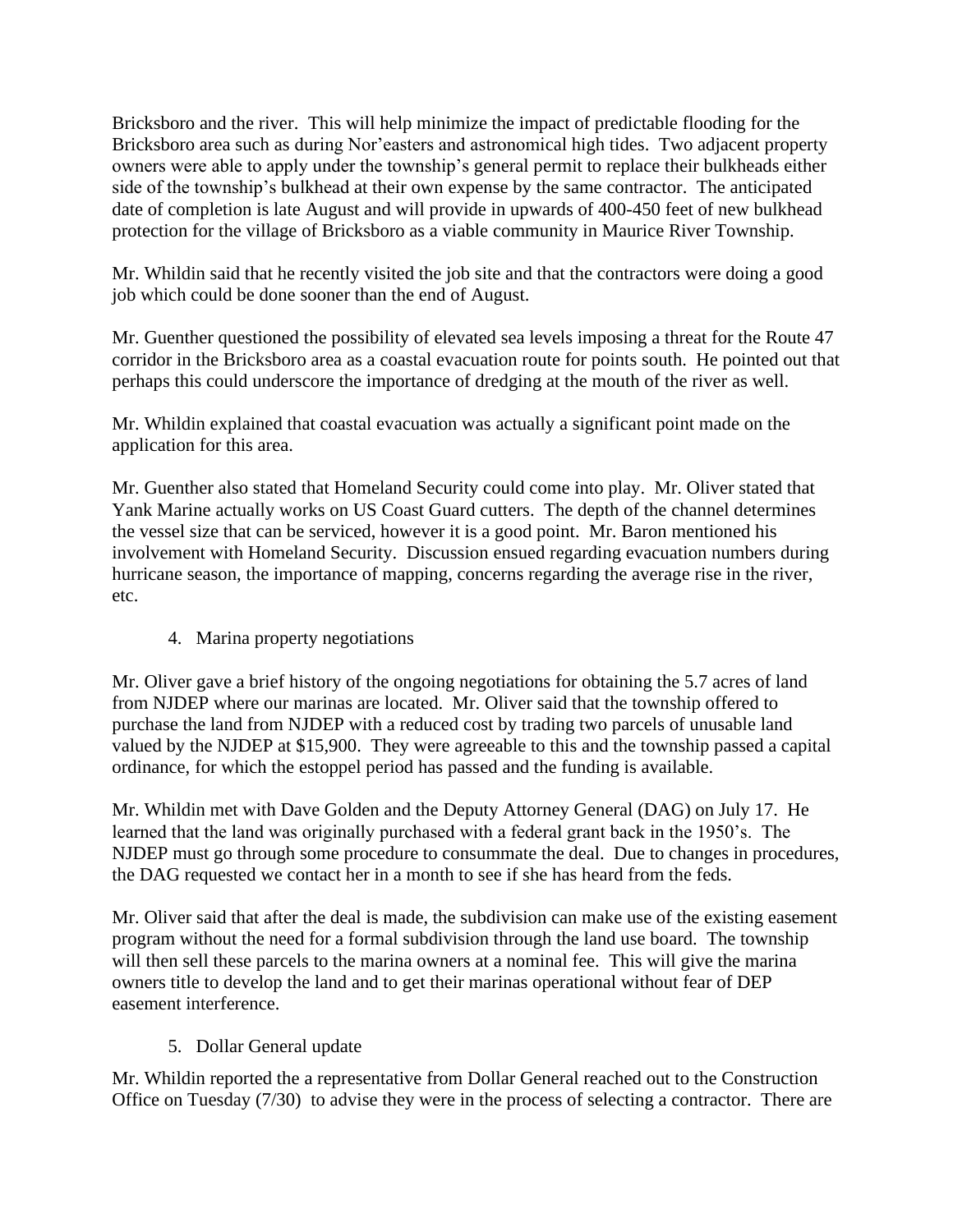no issues on the township end for the project to begin. The project should move quickly once the work actually begins.

6. Dunkin Donuts update

Mr. Whildin spoke with the owner of Dunkin Donuts on 8/1 with news that the county had approved the septic design. This was a major hurdle that has been overcome. Now the project must be sent to the state, (due to size of the project), and they still need Pinelands approval.

# 7. New Welcome Sign on Mauricetown Causeway

Mr. Whildin reported that the new sign has been installed, however there are no business signs on display yet. The businesses have all committed to advertise and all of the legalities have been worked out to ensure coverage of all parties. A special use permit has been obtained from the state. Barry will be working with the businesses on sign designs.

# 8. PSE&G properties

Mr. Whildin reported that PSE&G has offered to donate 5 properties to the township located near the Mauricetown Bridge (north & south of the bridge), behind the current recycling center and a piece in the meadow.

Mr. Whildin reported that the township is interested in these properties and had asked the solicitor to look into the covenants of the deeds for clarification due to some language that was confusing.

Mr. Garton inquired if Thompsons Beach might be accessible to residents as a reclaimed area similar to the fishing areas located at Fortescue. Mr. Whildin replied that the township has been in conversation with the engineer to pave access to the beach via a bike path grant.

Conversation ensued about the PSE&G properties in general and the original purpose for the acquisition of these properties to reclaim wetlands due to citations related to the Salem Nuclear Plant.

Mr. Ashton opined that at one time, Moore's Beach, Thompson's Beach and parts of East Point were maintained by salt hay farmers and were beautiful recreation areas. But since PSE&G purchased the properties and failed to do what was necessary to maintain what was there, it will now take millions and millions of dollars to stabilize the areas PSE&G is now willing to give away.

Mr. Garton asked what could be done to prevent tax exempt entities from obtaining the land. Mr. Oliver stated we cannot prevent tax exempt entities from purchasing land without costly legal battles, which we may or may not win.

Mr. Oliver stated that the Garden State Preservation Funding was created 15-20 years ago to assist municipalities consisting of 40 percent or greater ownership by tax exempt entities. The premise was to set a baseline after which the state would reimburse the municipality the amount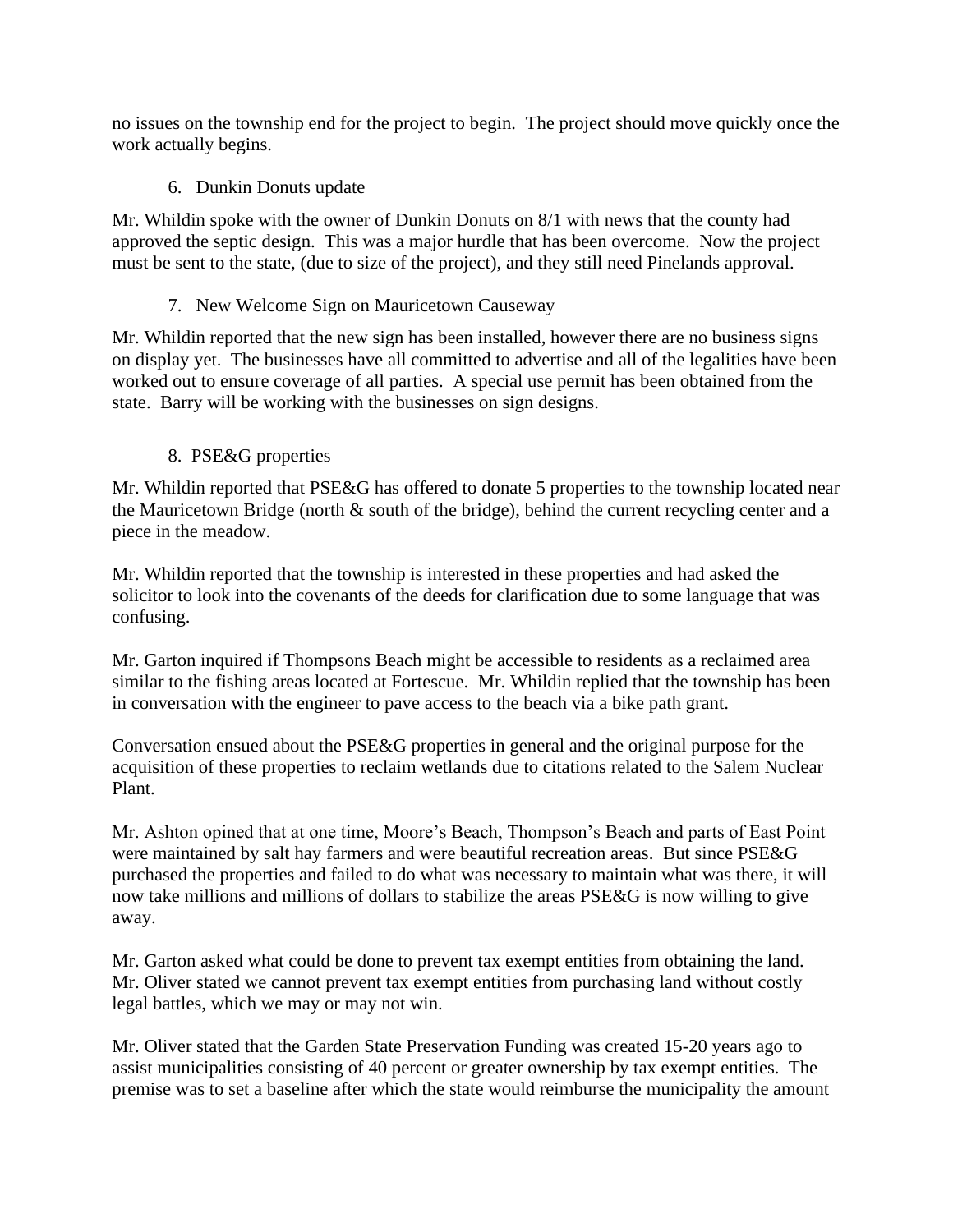over the baseline. Maurice River Township is currently roughly 50-58 percent owned by tax exempt entities. The fund reimburses the township about \$10/acre.

Mr. Oliver stated that when he previously met with legislators, they promised to revisit the Garden State Preservation Funding Program. His first concern was that there was no sunset clause, which would allow the program to continue ad infinitum. His second concern was that since we are only about 2 percent away from 60 percent threshold of tax exempt properties, we would be entitled to \$20/acre according to the original statute. We currently receive approximately \$240,000 per year. After reaching the 60 percent benchmark, we would essentially double that amount.

Mr. Oliver said that the state has drifted away from the original statute and have taken the position that "what you are getting, is all you're going to get!" That is why we are pressing on our elected legislators to represent our position and get the funding we need to help offset our losses.

Mr. Whildin said this problem was not unique to Maurice River Township; Downe Township is over 70 percent owned by tax exempt entities. We need to champion together to get what we can.

Returning to the matter of the properties being offered by PSE&G to Maurice River, we are waiting for PSE&G's attorneys to address the nebulous language so we can accept their donation. These parcels were offered first to the township, and we want them.

The committee spoke of the properties' potential for access to the river as a boat ramp.

Mr. Moehren from Port Elizabeth voiced his concerns for the integrity of the Mauricetown Bridge. Mr. Moehren's concern is for rust seeping through cracks, and he is aware of a treatment wherein the cracks can be sealed to prevent further decay. He described the process which is used worldwide and stated that although this treatment is costly, it would be cheaper than a new bridge. Mr. Whildin stated that the bridge is maintained by the county and the county engineer is also very concerned about the bridge.

Mr. Moehren stated that something needs to be done right now because the bridge is deteriorating and will only become more and more costly to repair before replacement is imminent.

9. Ackley property update

Mr. Oliver asked everyone to refer to the engineer's conceptual plan provided to them for the redevelopment of the Ackley Garage site which was a Brownfields clean-up site. The site is almost ready for finalized closure of the Brownfields project. There was only one concern by our environmental consultant near the back of the property, which was an above ground dump that has been cleaned up. The good news reported by our engineer is the gain of wetlands buffer area. This would provide the required setback for a septic system, etc. for future development.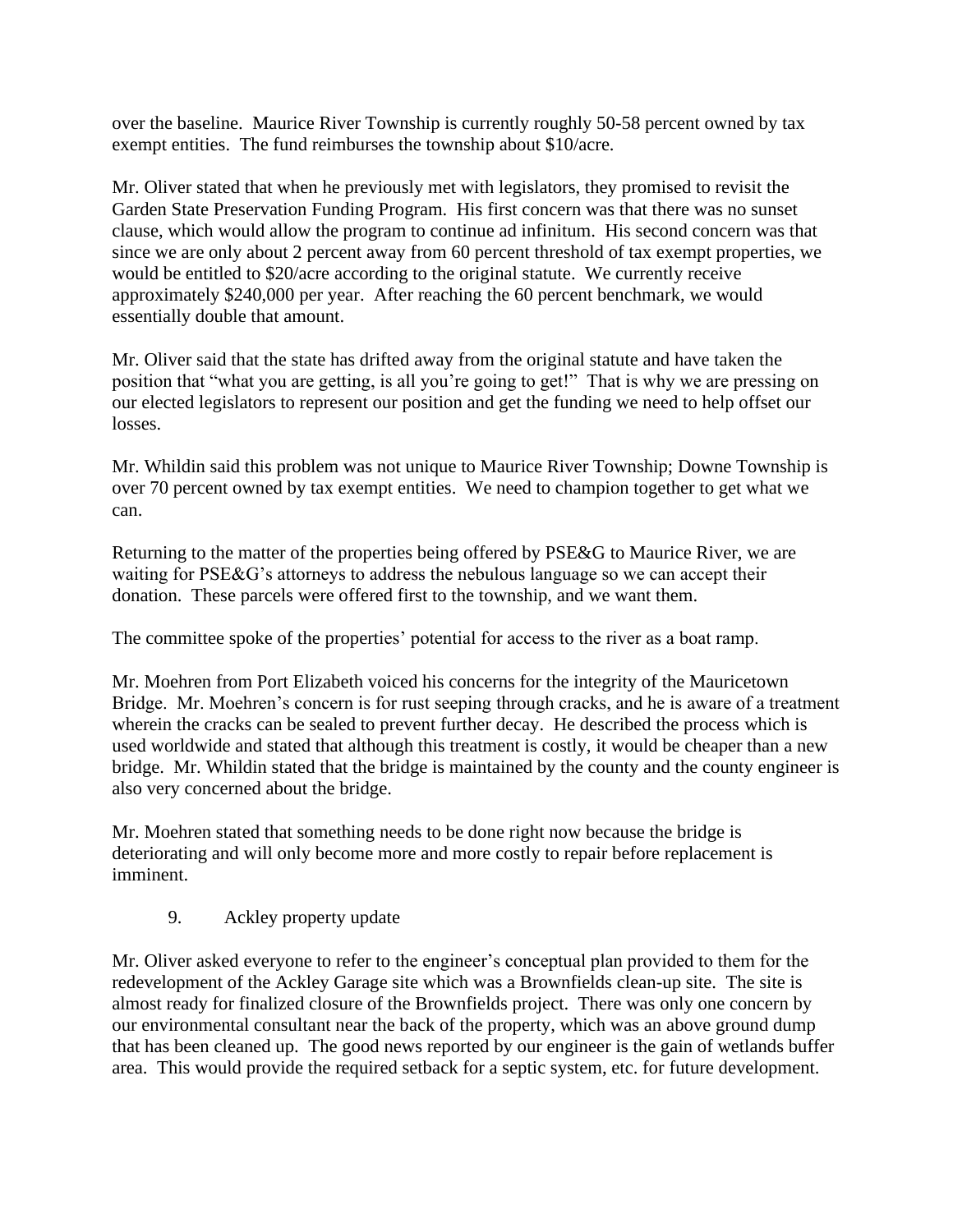This beautiful piece of property is located in the Village Highway Business zone and is nearly ready to be marketed for possible development by the right business as a ratable.

10. Master Plan Revisions/COAH

Mr. Oliver explained the state required township to establish areas as Village Centers (VC). However our current VC designation has begun to run out. Recently, the township committee did not see the need to renew the revisions of these VC's because it appeared to have no significance at the time. However, since then, the recent purchase of the land by Phil Risko (mentioned previously) has indicated the necessity of revisiting the Master Plan Revision and renewal of our VC designation, which has a COAH (Council On Affordable Housing) factor and would now be to our advantage to renew.

Mr. Oliver, Mr. Whildin, and Mr. Ashton will be working on drafting a letter to extend our VC designations following the August  $12<sup>th</sup>$  bill review meeting, primarily to keep the COAH mandates in place.

Mr. Whildin said that he recently met with the state planner and he advised that if we don't do this, it could negatively impact CAFRA (Coastal Area Facility Review Act) rules that are currently in place—they could increase to 300 feet. If we renew it, anything that's already in place, the existing setbacks of 150 feet would remain the same. We don't want to lose anything to build along the waterfront areas.

Mr. Whildin said that careful consideration needs to be thought-out regarding COAH.

Mr. Oliver reminded the committee that any developer interested in affordable housing in Maurice River Township would need to bear the cost for septic and water issues since we do not have public water supply or sewer system infrastructure. Most of the properties designated are relatively small and would inhibit multi-family development by COAH interests.

Mr. Guenther mentioned the zoning restrictions curtailing the installation of mobile homes and trailer parks which are a part of COAH in many communities and bring in revenue. He believes the township's construction code should be examined to permit developers to invest in the township. He recommends comparing our codes with those of Cape May and Atlantic Counties to improve the possibility of attracting developers.

Mr. Oliver said that it is possible that a mandate through the court system might require we install a certain number of COAH facilities. Mr. Oliver explained that half of the township is in the Pinelands, which would disallow a water treatment plant. Other potential sites are limited. Mr. Oliver said that they will look at existing codes, however there are other limiting factors impeding development.

Ms. Wells questioned grants for walkways, etc. Mr. Whildin explained that we do not have the COAH infrastructure to qualify. Availability of public water and public sewer, and public transportation, i.e. taxi or bus service all come into the application process for COAH. Sidewalks for foot traffic are also a part of the requirement.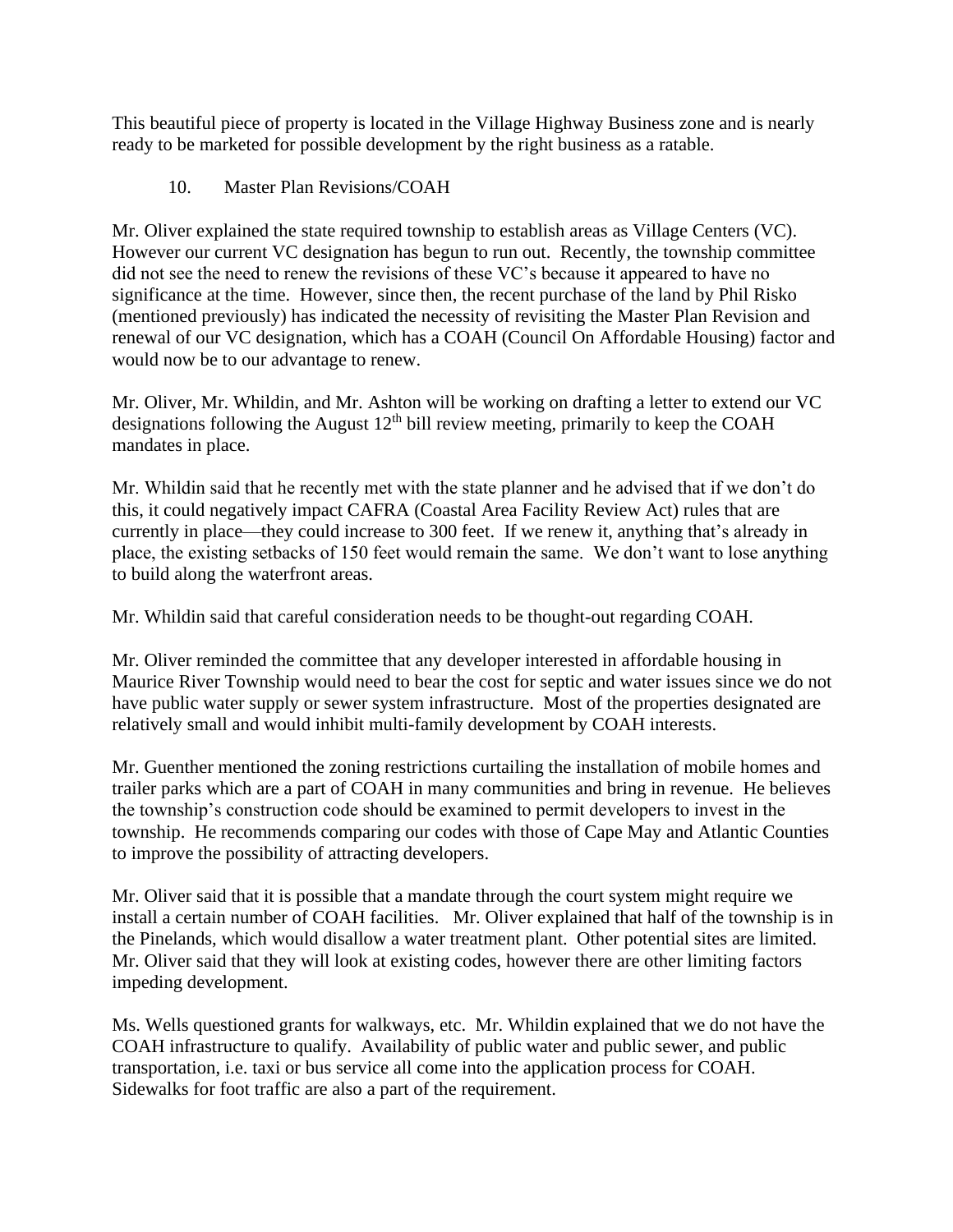It was discussed that it is in our best interest to comply with the Master Plan VC designation, not so much for the sake of COAH, since it is not likely that developers will be attracted to Maurice River Township, but for the negative CAFRA changes that may take place should we not comply.

# 11. 5G Implementation

Mr. Oliver reported that by the end of the year, the federal government will award a contract to a communications vendor to begin installation of 5G equipment. He said that our solicitor is working on a 5G Ordinance, containing technical language for the implementation process. The ordinance will specify limitations on pole height, the number of boxes to be mounted on poles on township roads, etc. The ordinance will provide guidelines for what can be emplaced.

Mr. Guenther asked what could be done about dismantling and removal of equipment from previous iteration. He complained about the unsightliness and danger of leaving unnecessary equipment and lines dangling from the poles.

Mr. Oliver said our solicitor is working on the ordinance which should address issues for township roads.

Ms. Wells stated that all municipalities within the county will be dealing with this change and the issues related to this technology.

Mr. Whildin said he is concerned with the health aspect related to the radio frequency issue should there be clusters of these boxes installed. He said this was not addressed in what he has read about this technology. The 5G information has been provided by the FCC, and limits township authority for almost everything. He said when the vendor applies for the installation of this new technology, there is a window of less than 30 days, (possibly only 10 days), in which to approve the application or it is automatically approved. Since meetings only occur once per month, this process has to be streamlined for approval within the time limit.

Mr. Ashton said he believes the solicitor had said we are responsible for drafting our own permitting process. But it needed to be something we can live with. It was his understanding that the county was considering giving municipalities approval over county roads.

Mr. Baron complained that although there are township codes, they are not being enforced. He mentioned two properties on Route 47 south of Route 55 which he reports appear to be in violation of codes and give a negative impression of the township to motorists traveling in the township. He is frustrated that although the properties in question have been investigated, they were found to be in compliance. He states that it is obvious these are businesses operating without licenses.

Mr. Whildin reported that, at Mr. Baron's request, code enforcement visited the property and there were five cars in the yard, however all five had legitimate tags on them. The township's ordinance deals with unlicensed vehicles. Mr. Baron asked if the owner was permitted to sell vehicles from that property. Mr. Whildin said an owner may sell one vehicle at a time that he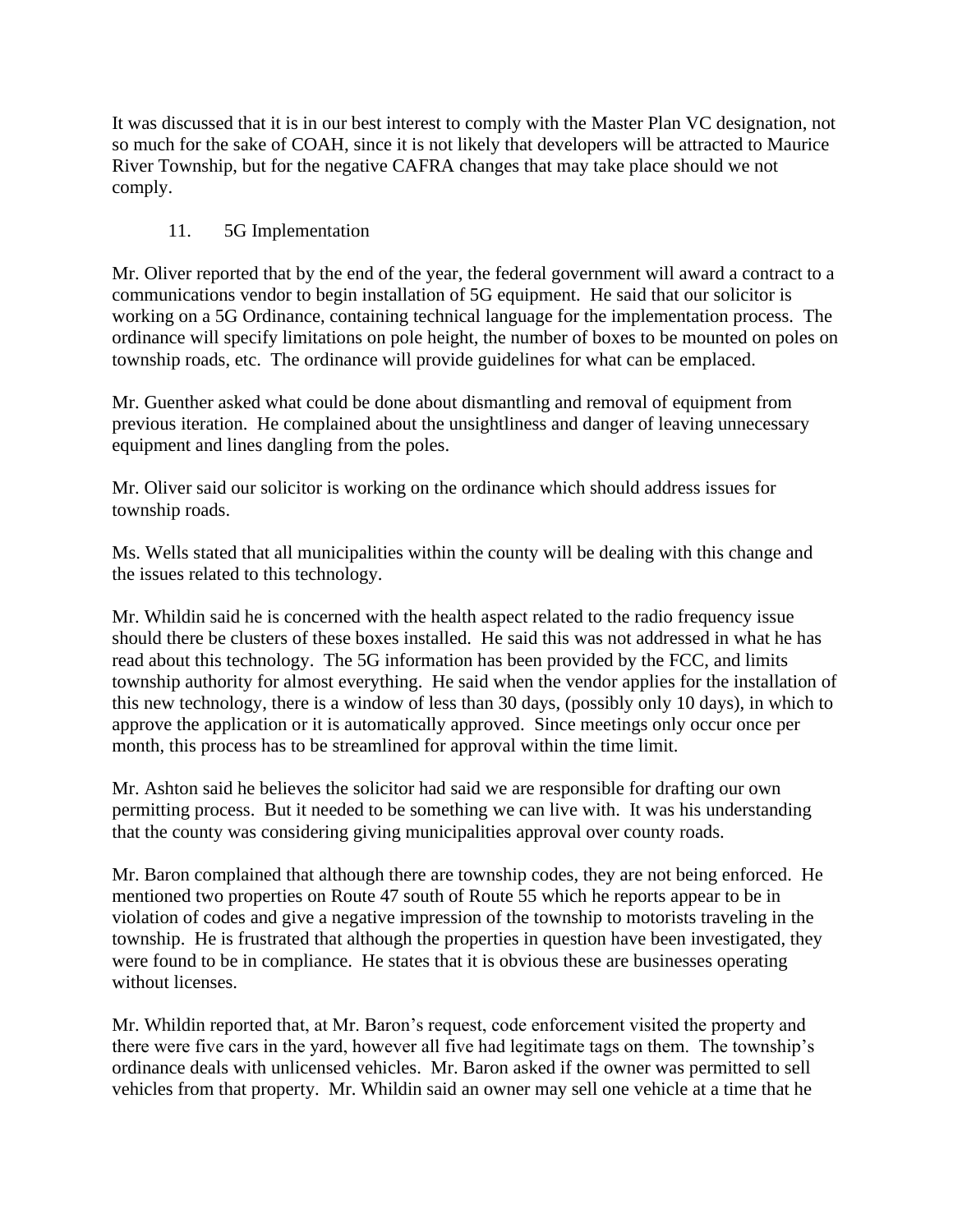owns from his property, per the ordinance. When the code enforcement officer visited the site, there was one car for sale, but five tagged vehicles were in the yard. Mr. Baron stated that the owner erected a wall on the property. Mr. Whildin said that the owner had been previously fined.

Mr. Oliver stated that if code enforcement determines the need for a court case, we will pursue it, otherwise we should not subject the township to a lawsuit. Mr. Oliver said owners have rights.

#### 12. NJDOT - Route 55/47/347 Interchanges

Mr. Whildin and Mr. Ashton met with NJ Department of Transportation (NJDOT) officials recently near to discuss issues related to accidents at the Route 55/47 interchange. Mr. Whildin said it was a good meeting however somewhat frustrating. Mr. Whildin and Mr. Ashton were able to voice their concerns.

NJDOT provided statistical data regarding accidents that took place there over a period of time for the area approximately 150-200 yards north and south of the jug handle. Mr. Whildin asked them to extend the area to include the Schooner Landing overpass and down to Spring Garden Road. Mr. Whildin had obtained accident information from the county for that area and found that the number of accidents doubled from the NJDOT data provided with the addition of these two sections adjacent to the area of study.

NJDOT asked Mr. Whildin and Mr. Ashton their opinions about what could be done. The group gathered at the interchange and witnessed many of the concerns presented by live traffic illustrations—motorists cutting one another off, slamming on brakes, etc.

Mr. Whildin said cheaper fixes such as rumble strips and better signage, possibly lighting could be provided. In the long term, there was some discussion of taking away the 47 south lane and making motorists use the 55 light to make a right turn to access 47 south. But this would require major reconstruction for tractor-trailers and some reconfigurations to make it work. Of course, this would potentially cause the light to change differently and allow traffic to back up on Route 55. Additional study will need to be done to determine how this would best work.

Ms. Wells questioned why the fast lane becomes the primary lane on Route 55 where the road goes to one lane. Mr. Whildin said he asked the engineer about that and he reported that both ends of 55 are the same. The engineer agreed this was not favorable, however he was not aware that he could change it. Mr. Whildin suggested putting a light on Route 55 advising motorists that there is a red light ahead.

In other matters, Mr. Whildin and the county assistant engineer drove the length of Route 616 to move forward in reducing speed limits. The speed limit will be 50 mph from Rt. 47 to Carlisle Place Road and drop to 35 through Dorchester. The limit will drop to 25 mph in Leesburg, on around the bend at the Post Office down to the old railroad bed and then pick back up to 35 mph into Heislerville. The limits will not change in Heislerville but new signage will be provided to replace unreadable signs.